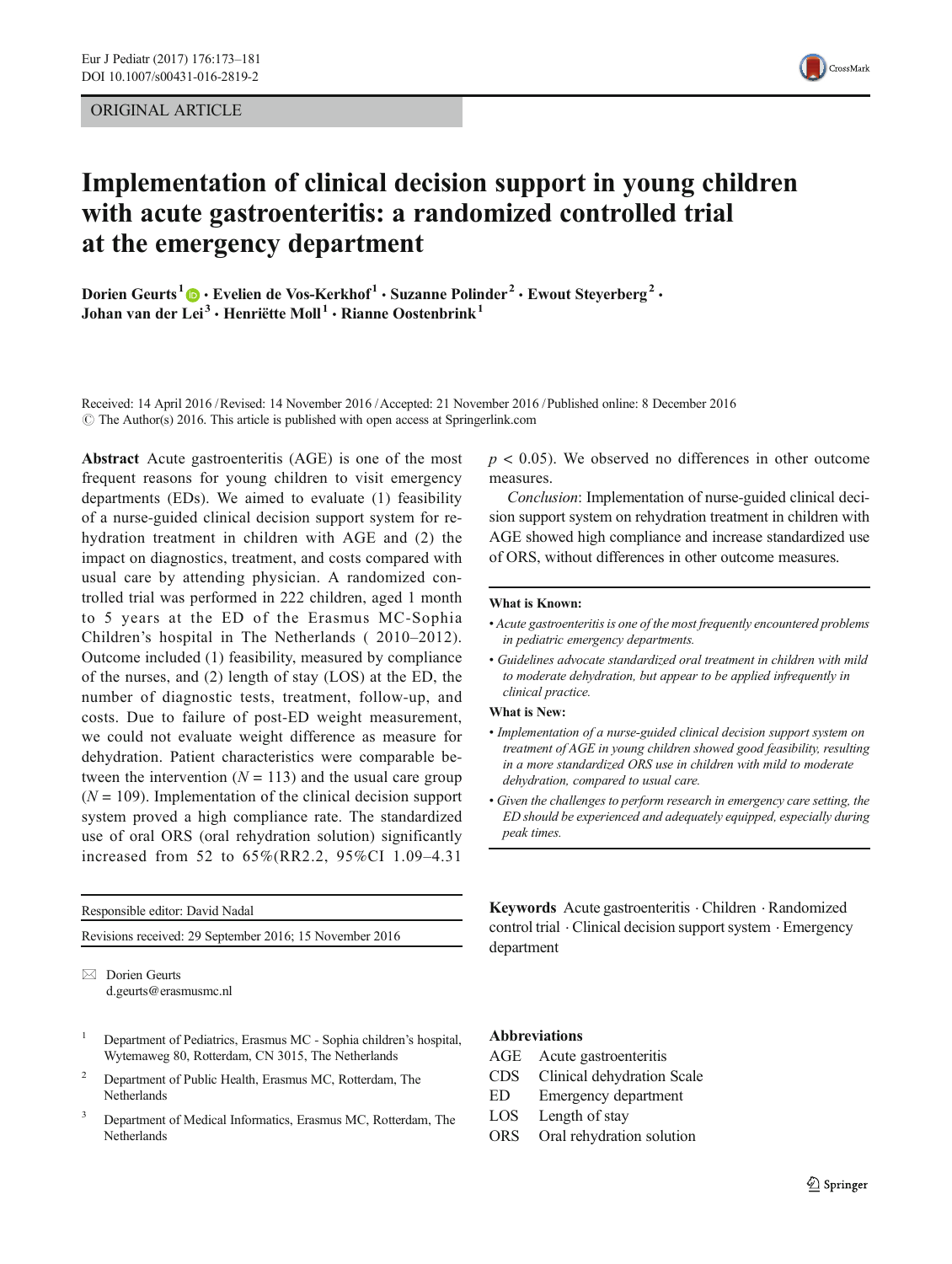# <span id="page-1-0"></span>Introduction

Acute gastroenteritis (AGE) is one of the most frequent reasons for young children to visit the emergency department (ED). Clinical dehydration scores are often used to assess severity of dehydration. These scores attempt to differentiate children without signs of dehydration from those with moderate dehydration or those with severe dehydration with signs of hypovolemic shock [\[10](#page-8-0), [11\]](#page-8-0). The most commonly used clinical dehydration scale (CDS) is a 4-point scale, which includes four clinical signs (i.e., general appearance, eyes, mucous membranes, and tears) [\[10\]](#page-8-0) The CDS has been incorporated in several clinical guidelines for appropriately managing acute gastroenteritis or dehydration [\[1,](#page-7-0) [13,](#page-8-0) [17](#page-8-0), [25](#page-8-0)]. Although clinical guidelines aim to assist standardized assessment and treatment of dehydration, clinicians often do not adhere to the guidelines' recommendations. Incorporating a guideline in an electronic, easily accessible clinical decision support system can improve guideline-adherence and therefore quality of care [[18\]](#page-8-0)

In this study, we aimed to evaluate the feasibility of an electronic, easily accessible, guideline-based clinical decision support system, as well as the impact of this nurse-guided clinical decision support system for managing children with AGE at the ED compared to usual care on diagnostics, treatment and costs.

# **Methods**

#### Design

We conducted a randomized controlled trial comparing management of children with AGE at risk for dehydration by clinical decision support recommendations with usual care (Nederlands Trial Register (NTR), http://www.trialregister. nl/trialreg/index.asp; NTR2304).

#### Patients and setting

We included children with acute vomiting and/ or diarrhea, aged 1 month to 5 years, who visited the ED of the Erasmus MC-Sophia, Rotterdam between May 2010 and December 2012. The Erasmus MC-Sophia is an inner-city pediatric university hospital, with annually 9000 children presenting at the ED [[19\]](#page-8-0). About 35% of the ED population has chronic comorbidity. [[23](#page-8-0)] We excluded children with chronic diarrhea (>7 days), severe dehydration with hypovolemic shock, children with vomiting/diarrhea with a focus for another infectious disease (e.g., otitis media, urinary tract infection) and chronically ill children with complex needs.

Ethical approval for this study was obtained by the institutional review board (IRB) of the Erasmus MC. Informed consent was required and obtained from all parents (MEC-2008-071).

#### Standard of care: initial patient assessment and treatment

Following the standard of care, during the process of triage, trained nurses registered vital signs and weight, as well as signs and symptoms and risk factors for dehydration for all patients [[24\]](#page-8-0).

Patients randomized to usual care were evaluated by the attending physician who subsequently decided on further rehydration management based on the patients clinical assessment and estimated level of dehydration. Our current guidelines advised rehydration treatment of 10–20 ml/kg/h during the length of stay at ED, followed by parental guidance on fluid maintenance as well as treatment of ongoing losses was advised [[8\]](#page-8-0) If oral rehydration did not succeed due to refusal of oral intake ór persistent vomiting, secondly, rehydration by a nasogastric tube was started. As rehydration therapy already was mostly based on oral rehydration using ORS, they received ORS or any rehydration fluid as prescribed by the attending physician. Anti-emetics were not a part of our national guideline, as evidence on the use of ant-emetics, as well as on safety of ondansetron, was lacking. The guideline could be retrieved from the protocol server of the Erasmus MC website on initiative of the clinician.

# The intervention

The clinical dehydration scale and current guidelines on treatment of AGE were incorporated in an electronic, easily accessible clinical decision support system, available at each desktop at the ED [[10](#page-8-0)] (Fig. [1\)](#page-3-0) [\[1](#page-7-0), [13](#page-8-0), [17,](#page-8-0) [25\]](#page-8-0). At the time, antiemetics were not a part of our national guidelines, as evidence on the use of ant-emetics, as well as on safety of ondansetron, was lacking. Therefore, we did not incorporate it in our electronic clinical decision support system.

Through the clinical decision support system, structured data were collected by the nurses on clinical signs and



Fig. 1 Clinical decision support system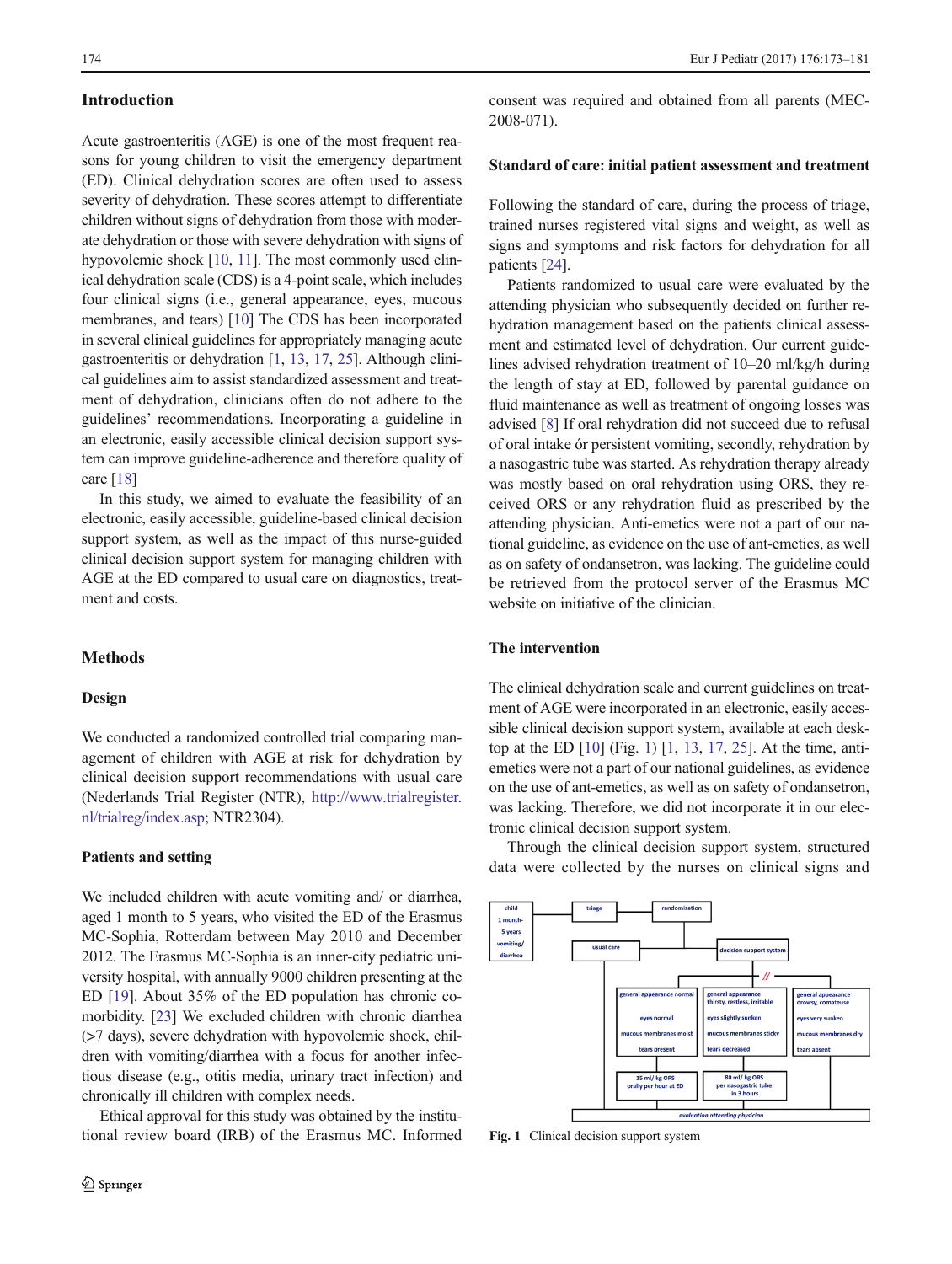symptoms of all included patients. As the actual intervention included a treatment advice, most important difference with the usual care concerned a standardized amount of ORS for every dehydration level.

If randomized to the intervention, the decision support system generated a guideline-based rehydration advice corresponding to the level of dehydration of the patient (Fig. 1). The nurse generated the rehydration advice by the clinical decision support system and started the rehydration. Children with mild or moderate dehydration received orally ORS 15 ml/kg/h. Children with signs of moderate dehydration and/ or persistent vomiting received 80 ml/kg ORS per nasogastric tube in 3 h. Children without clinical signs of dehydration also started treatment to prevent dehydration and to assess tolerability of oral fluids, whilst assessing volume of ongoing losses.

The randomization was computer-generated and integrated in the clinical decision support system (randomly assigned to both groups depending on even and odd seconds of the digital computer clock). All patients, irrespective of randomization, were evaluated within the time frame generated by the triage system as well as discharged after rehydration by the attending physician. All the clinical dehydration score items had to be completed in order to get a rehydration advice in the CDS. Nurses were blinded for the contribution of predictors on the risk score. If nurse were in doubt on diagnosis and/or starting treatment, they could, at any stage, overrule the advice of the intervention and consult the attending physician.

Creating an optimal environment for implementation of the decision support system, we created group lectures for nurses at the start of their shift, repeated individual briefings and reminders by posters, email and newsletters periodically. The implementation process was closely monitored and evaluated [[4\]](#page-8-0).

# Data collection

We prospectively collected patient characteristics, data on signs and symptoms, vital signs, diagnostic tests, presumed diagnoses, treatment, referral, and discharge in a structured electronic hospital patient record system [[21\]](#page-8-0) During the study period, compliance of CDS recommendations was measured and checked with digital logbook information generated by the clinical decision support system.

To ensure correct diagnosis and ruling-out the possibility a complicated disease course, and be informed about revisits, telephonic follow-up was performed in all patients with standardized questionnaires 3 days after ED-discharge.

# Outcome measures

Feasibility was measured by compliance of the nurses to the recommendations generated by the clinical decision support system. Outcome measures included length of stay (LOS, based on triage registration until the moment of ED-discharge) at the ED, the number of diagnostic tests (electrolytes, acid-base analysis), treatment and follow-up (telephonic consultation, outpatient clinic visit, ED revisit, hospitalization), and costs. In order to determine the association between level of dehydration and weight change, the ED nurse measures the weight of all included patients at triage and intended weight measurement 24 h after discharge.

#### Statistical analysis

#### Power analysis

Based on previous research at our ED, inclusion of 450 children with acute vomiting/diarrhea in 24 months was expected [\[22](#page-8-0)] Initial power estimates were based on the number of correct diagnosed dehydrated children, based on weight change, and its associated false positives and false negatives as described in the trial register. Despite extensive efforts, we did not succeed in repetitive weight measurements in our population, due to lack of cooperation of parents to determine weight after 24 h, neither at the ED nor elsewhere. Therefore, we were forced to recalculate power on LOS at the ED. In order to detect a reduction of 10 min consultation time (30 min standard deviation), 99 patients had to be included in each group for reliable assessment of the actual impact on LOS with a power of 0.8 and an alpha of 0.05 (one-sided test).

# Evaluation of the clinical decision system

Being an randomized controlled trial an intention-to-treat analysis was performed.

Feasibility was measured by comparing treatment advice generated by the clinical decision support system with the actual treatment using chi-square analysis. Outcome measures were evaluated using chi-square and Student's t test. Due to failure of measurement of post ED weight, we had to delete the outcome for correct diagnosis of dehydration. A  $p$  value <0.05 was considered statistically significant. We used SPSS version 20.0 for Windows.

#### Cost analysis

Cost analysis was performed from the hospital perspective (Appendix) [[14\]](#page-8-0). Medical costs were calculated by multiplying the volumes of health care use with unit prices. We used real unit prices when available; otherwise, charges were used as a proxy for real costs. Salary schemes were used to calculate costs per hour for each health care worker. In-hospital medical costs included costs of initiated diagnostics and treatment, length of stay at the ED, hospitalization, and revisits. Volumes of diagnostics and treatment were measured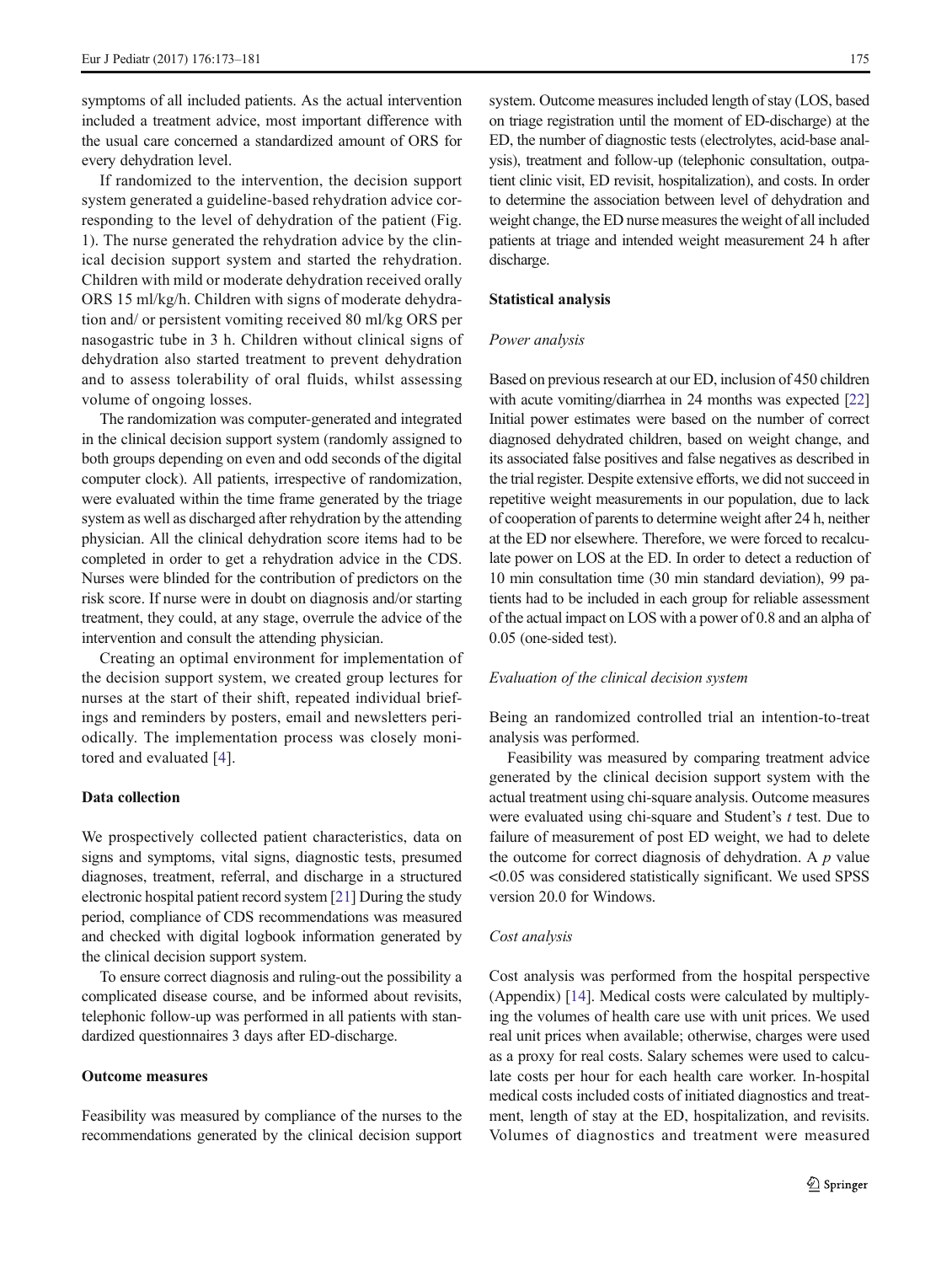<span id="page-3-0"></span>according to the computer-based hospital information system. Effects of the clinical decision support system were defined as the differences in the number of false positive and false negative errors. Because the clinical decision support system resulted in comparable patient outcomes, a cost-minimization study was required. In a sensitivity analysis, we considered variation of doctor's time and variation in costs of diagnostic tests and therapy.

# **Results**

Of 915 eligible children visiting the ED with vomiting/diarrhea, 693 (75%) children were not included due to early assessment of the physician before randomization and lack of time for the nurses to obtain informed consent. We could include 222 children with informed consent in the randomized controlled trial (Fig. [2](#page-1-0)). Compared with the included population, the eligible population included more highly urgent patients according to the Manchester Triage System (indicating

Fig. 2 Patient flow chart

physicians' evaluation within 10 min) and more patients with increased heart rate.

The intervention ( $N = 113$ ) and the control group ( $N = 109$ ) were comparable with respect to age (median age 1.5 years  $( IQR 0.9–2.4)$  versus 1.3 years  $( IQR 0.8–2.4)$  in the usual care group), gender, triage urgency, vital signs, and CDS-items (Table[.1\)](#page-4-0).

# Compliance to the clinical decision support system

In the intervention group,  $72/113$  patients  $(64%)$  were mildly and 41/113 (36%) moderately dehydrated children, compared with 61/109 (56%) and 47/109 ( 43%) in the control group. In the intervention group, 4/88 (4.5%) children received oral rehydration solution (ORS) via a nasogastric tube. These four children refused to drink ORS (Table [2\)](#page-5-0). Twelve of 25 (48.0%) children assigned to nasogastric tube rehydration by the clinical decision support system, drank the ORS themselves instead. Compliance of the nurse to the treatment advice occurred in 97/113 patients (86%; CI 95% 0.78–0.92).

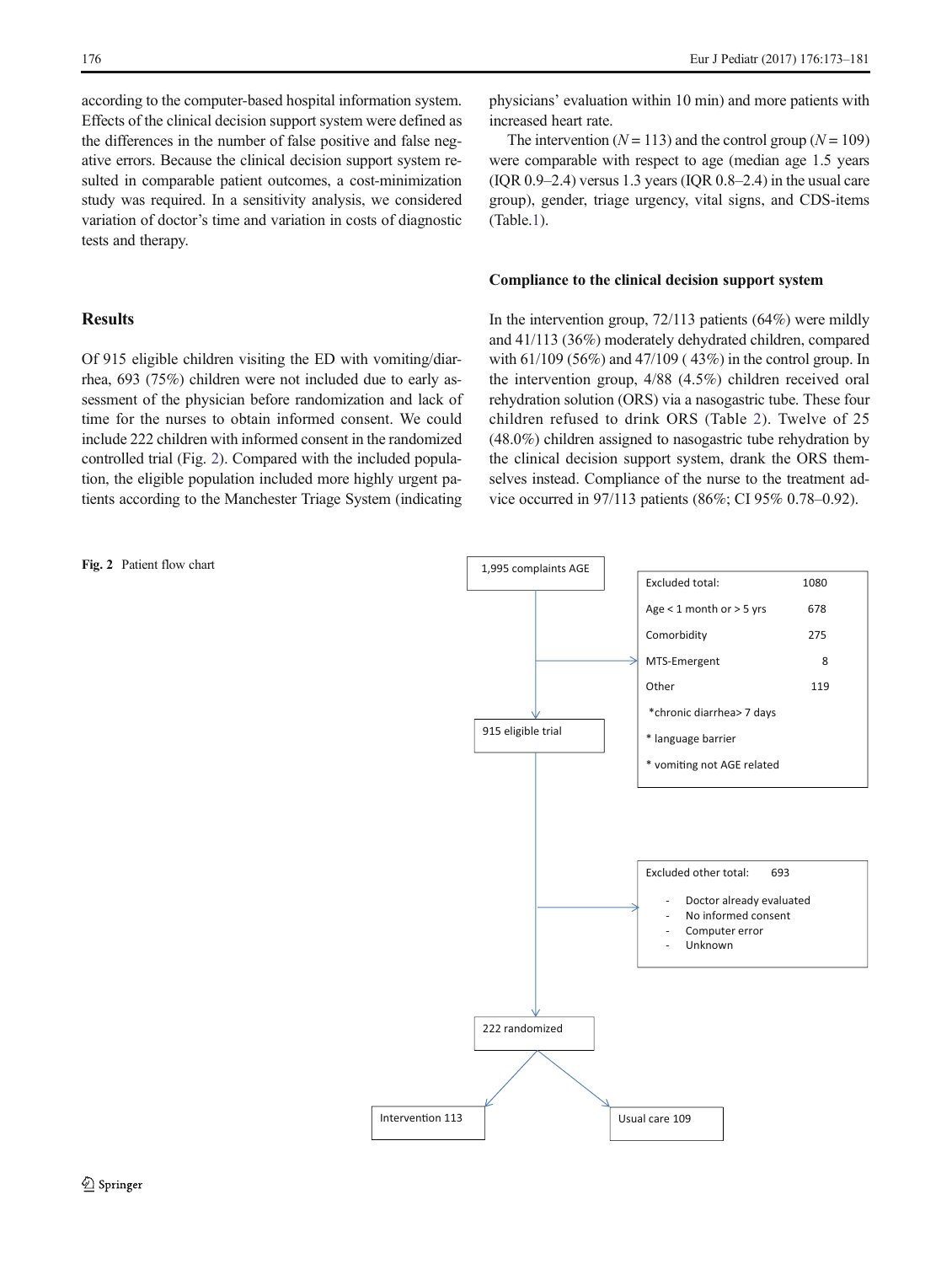#### <span id="page-4-0"></span>Table 1 Patient characteristics

|                                                    | Intervention<br>$N = 113$<br>$(100\%)^{\rm a}$ | Usual care<br>$N = 109$<br>$(100\%)^a$ |
|----------------------------------------------------|------------------------------------------------|----------------------------------------|
| Age $(years)^{b}$                                  | $1.5(0.9-2.4)$                                 | $1.3(0.8-2.4)$                         |
| Sex, male                                          | 61(54.0)                                       | 57(52.3)                               |
| Vital signs                                        |                                                |                                        |
| Temperature <sup>c</sup> (°C)                      | 37.6(1)                                        | 37.7 (1)                               |
| Heart rate <sup>c</sup> (beats per minute)         | 127(24)                                        | 128(21)                                |
| Respiratory rate <sup>c</sup> (breaths per minute) | 30(8)                                          | 30(8.4)                                |
| MTS urgency                                        |                                                |                                        |
| Emergent                                           | 0(0)                                           | 1(0.9)                                 |
| Very urgent                                        | 13(11.5)                                       | 11(10.2)                               |
| Urgent                                             | 45 (39.8)                                      | 57 (52.8)                              |
| Standard                                           | 53 (46.9)                                      | 39 (36.1)                              |
| Non-urgent                                         | 2(1.8)                                         | 0(0)                                   |
| Missing                                            | 0(0.0)                                         | 1(0.9)                                 |
| Referral                                           |                                                |                                        |
| Own initiative                                     | 72 (63.7)                                      | 59 (54.1)                              |
| Primary care                                       | 31(27.4)                                       | 35(32.1)                               |
| Ambulance                                          | 4(3.5)                                         | 1(0.9)                                 |
| Others <sup>d</sup>                                | 6(5.4)                                         | 14 (12.9)                              |
| Clinical dehydration score overall                 |                                                |                                        |
| Mild                                               | 72 (63.7)                                      | 61(56.0)                               |
| Moderate                                           | 41 (36.3)                                      | 47 (43.1)                              |
| Severe                                             | 0(0)                                           | 1(0.9)                                 |
| Clinical dehydration score variables               |                                                |                                        |
| General appearance                                 |                                                |                                        |
| Normal                                             | 101 (89.4)                                     | 96 (88.1)                              |
| Thirsty/restless/irritable                         | 11(9.7)                                        | 13 (11.9)                              |
| Drowsy/comatose                                    | 1(0.9)                                         | 0(0)                                   |
| Eyes                                               |                                                |                                        |
| Normal                                             | 91 (80.5)                                      | 79 (72.5)                              |
| Slightly sunken                                    | 22(19.5)                                       | 27(24.8)                               |
| Very sunken                                        | 0(0)                                           | 3(2.8)                                 |
| Mucous membranes                                   |                                                |                                        |
| Moist                                              | 101 (89.4)                                     | 91 (83.5)                              |
| Dry                                                | 12(10.6)                                       | 18 (16.5)                              |
| Very dry                                           | 0(0)                                           | 0(0)                                   |
| Tears                                              |                                                |                                        |
| Present                                            | 98 (86.7)                                      | 90 (82.6)                              |
| Decreased                                          | 10(8.8)                                        | 15(13.8)                               |
| Absent                                             | 5(4.4)                                         | 4(3.7)                                 |

a Absolute number (percentage)

<sup>b</sup> Median (IOR)

c Mean (SD)

<sup>d</sup> Others include secondary care and after telephone contact

There were significant differences in rehydration treatment between the intervention group and the usual care group  $(p)$ 0.01). In the intervention group, 90/113 (80%) patients received ORS, compared with 66/109 (61%) in the usual care group, fewer patients received other liquids instead of ORS ( 18/113 (16%) vs 30/109 (28%) in the usual care group), and no patients received intravenous rehydration compared with 2/ 109(1.8%) patients in the usual care group. In the intervention group, 10/113 (8.8%) patients were hospitalized compared with  $7/109$  (6.4%) in the usual care group (p 0.47). After discharge from the ED, 30/113 (26.5%) of the intervention group revisited the ED; one (0.9%) of these patients was hospitalized. In the usual care group, 30/109 (27.5%) revisited the ED; 4/109 (3.7%) patients were hospitalized.

#### Impact of the clinical decision support system

We did not find differences between the intervention and the control group for LOS at the ED (Table [2\)](#page-5-0). We observed a non-significant trend in reduction of laboratory tests, which were decreased with 50%. The number of revisits or hospitalization did not differ. All parents of children were contacted for follow-up, with a median follow-up time of 72 h. We did not observe adverse events.

# **Costs**

In the cost minimization study, no differences in costs in the intervention group compared with the usual care group were detected (Table [3](#page-6-0)). The differences in patient outcome between the intervention group and the usual care group consisted of more rehydration by nasogastric tube, without adverse events, and were therefore not regarded as long-term effect. Because nasogastric tubes and diagnostic tests only account for a very small part of (health care) costs, differences did not significantly influence total costs. A cost-minimization study showed comparable costs for the intervention group and the usual care group: mean costs per patient were 346 euro in the intervention group and 350 euro in the usual care group. Total (once-only) costs for development and implementation of the clinical decision support system amounted to 7000 euro/US dollar 7770 (EUR/USD 1.11; currency rate dated 8th Nov 2016).

Considering a reduction of 50% doctor's consultation time, sensitivity analysis showed a reduction of costs by 3% (12 euro/13.2 USD). Further sensitivity analyses were not performed due to relatively low impact of diagnostic and treatment costs compared with total costs.

# **Discussion**

We observed good compliance to the recommendations of the clinical decision support system for early rehydration in children with AGE by ED nurses and a significant increase in appropriate use of ORS compared to usual care. We did not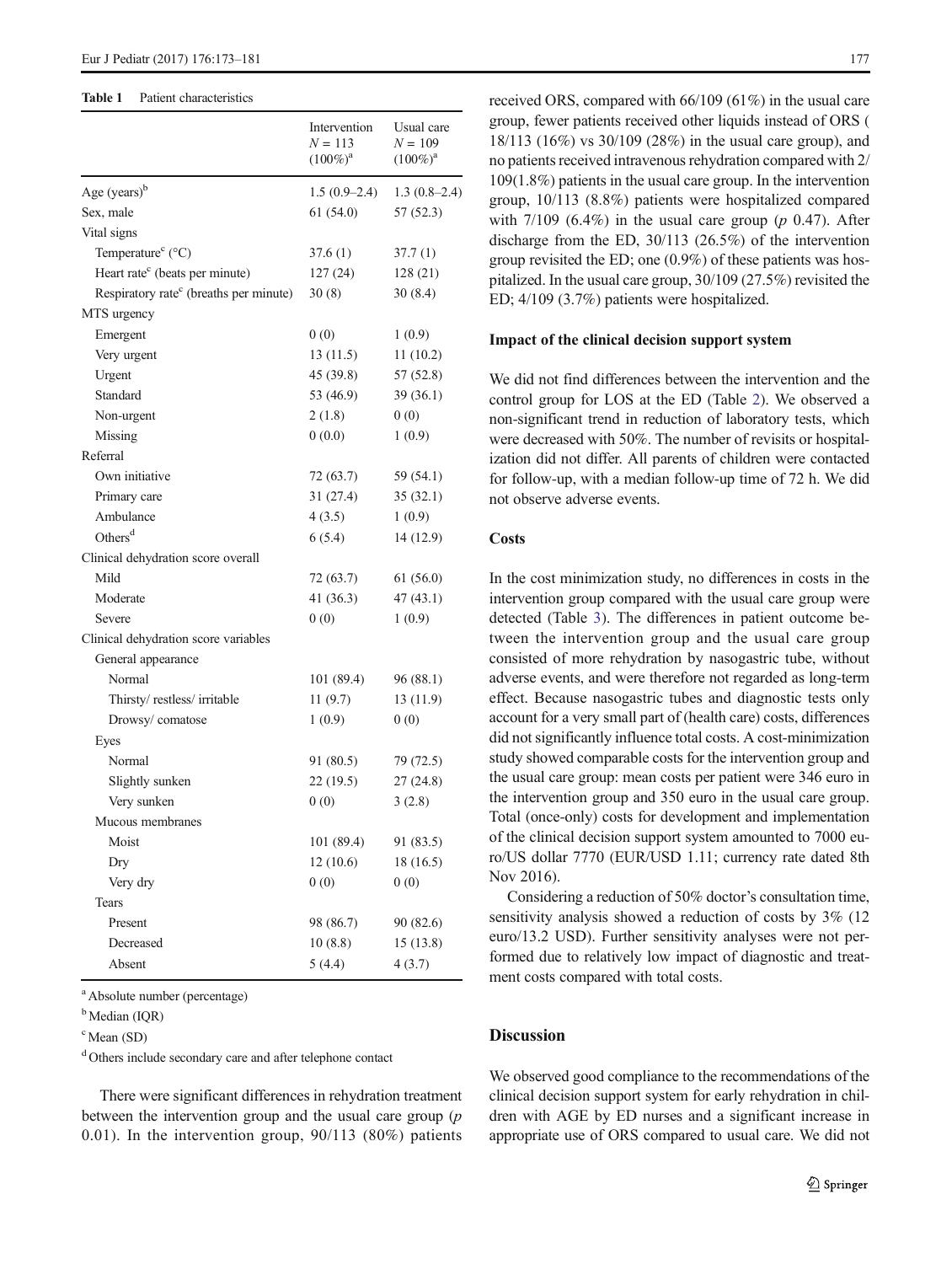<span id="page-5-0"></span>Table 2 Outcome measures

| Compliance<br>88<br>Advice oral rehydration<br>Not applicable<br>Compliance<br>84<br>Non-compliance <sup>b</sup><br>$\overline{4}$<br>Advice nasogastric tube rehydration<br>25<br>Compliance<br>13<br>Non-compliance <sup>c</sup><br>12<br>Patient consultation time<br>Time spent at the ED $(min)^d$<br>$136(98-206)$<br>$133(92 - 184)$<br><b>NS</b><br>Diagnostic procedures performed<br><b>NS</b><br>Electrolytes<br>15(13.3)<br>23(21.1)<br>Acid-base balance<br>13(11.5)<br>16(14.7)<br>Treatment procedures performed<br>ORS oral<br>73 (64.6)<br>57(52.3)<br>ORS nasogastric tube<br>17(15.0)<br>9(8.3)<br><b>NS</b><br>Intravenous rehydration<br>0(0.0)<br><b>NS</b><br>2(1.8)<br>Liquid other<br>18 (15.9)<br>30(27.5)<br>Unknown<br>5(4.4)<br>11(10.1)<br><b>NS</b><br><b>NS</b><br>Follow-up<br>No<br>57 (50.4)<br>59 (54.1)<br>Hospitalization<br>10(8.8)<br>7(6.4)<br>Outpatient clinic<br>25(22.1)<br>26(23.9) | Intervention<br>$N = 113 (100\%)^a$ | Usual care<br>$N = 109 (100\%)^a$ | $p$ value |
|-----------------------------------------------------------------------------------------------------------------------------------------------------------------------------------------------------------------------------------------------------------------------------------------------------------------------------------------------------------------------------------------------------------------------------------------------------------------------------------------------------------------------------------------------------------------------------------------------------------------------------------------------------------------------------------------------------------------------------------------------------------------------------------------------------------------------------------------------------------------------------------------------------------------------------------|-------------------------------------|-----------------------------------|-----------|
|                                                                                                                                                                                                                                                                                                                                                                                                                                                                                                                                                                                                                                                                                                                                                                                                                                                                                                                                   |                                     |                                   |           |
|                                                                                                                                                                                                                                                                                                                                                                                                                                                                                                                                                                                                                                                                                                                                                                                                                                                                                                                                   |                                     |                                   |           |
|                                                                                                                                                                                                                                                                                                                                                                                                                                                                                                                                                                                                                                                                                                                                                                                                                                                                                                                                   |                                     |                                   |           |
|                                                                                                                                                                                                                                                                                                                                                                                                                                                                                                                                                                                                                                                                                                                                                                                                                                                                                                                                   |                                     |                                   |           |
|                                                                                                                                                                                                                                                                                                                                                                                                                                                                                                                                                                                                                                                                                                                                                                                                                                                                                                                                   |                                     |                                   |           |
|                                                                                                                                                                                                                                                                                                                                                                                                                                                                                                                                                                                                                                                                                                                                                                                                                                                                                                                                   |                                     |                                   |           |
|                                                                                                                                                                                                                                                                                                                                                                                                                                                                                                                                                                                                                                                                                                                                                                                                                                                                                                                                   |                                     |                                   |           |
|                                                                                                                                                                                                                                                                                                                                                                                                                                                                                                                                                                                                                                                                                                                                                                                                                                                                                                                                   |                                     |                                   |           |
|                                                                                                                                                                                                                                                                                                                                                                                                                                                                                                                                                                                                                                                                                                                                                                                                                                                                                                                                   |                                     |                                   |           |
|                                                                                                                                                                                                                                                                                                                                                                                                                                                                                                                                                                                                                                                                                                                                                                                                                                                                                                                                   |                                     |                                   |           |
|                                                                                                                                                                                                                                                                                                                                                                                                                                                                                                                                                                                                                                                                                                                                                                                                                                                                                                                                   |                                     |                                   |           |
|                                                                                                                                                                                                                                                                                                                                                                                                                                                                                                                                                                                                                                                                                                                                                                                                                                                                                                                                   |                                     |                                   | 0.01      |
|                                                                                                                                                                                                                                                                                                                                                                                                                                                                                                                                                                                                                                                                                                                                                                                                                                                                                                                                   |                                     |                                   | 0.04      |
|                                                                                                                                                                                                                                                                                                                                                                                                                                                                                                                                                                                                                                                                                                                                                                                                                                                                                                                                   |                                     |                                   |           |
|                                                                                                                                                                                                                                                                                                                                                                                                                                                                                                                                                                                                                                                                                                                                                                                                                                                                                                                                   |                                     |                                   |           |
|                                                                                                                                                                                                                                                                                                                                                                                                                                                                                                                                                                                                                                                                                                                                                                                                                                                                                                                                   |                                     |                                   | 0.02      |
|                                                                                                                                                                                                                                                                                                                                                                                                                                                                                                                                                                                                                                                                                                                                                                                                                                                                                                                                   |                                     |                                   |           |
|                                                                                                                                                                                                                                                                                                                                                                                                                                                                                                                                                                                                                                                                                                                                                                                                                                                                                                                                   |                                     |                                   |           |
|                                                                                                                                                                                                                                                                                                                                                                                                                                                                                                                                                                                                                                                                                                                                                                                                                                                                                                                                   |                                     |                                   |           |
|                                                                                                                                                                                                                                                                                                                                                                                                                                                                                                                                                                                                                                                                                                                                                                                                                                                                                                                                   |                                     |                                   |           |
|                                                                                                                                                                                                                                                                                                                                                                                                                                                                                                                                                                                                                                                                                                                                                                                                                                                                                                                                   |                                     |                                   |           |
| Telephonic consultation<br>21(18.6)<br>15(13.8)                                                                                                                                                                                                                                                                                                                                                                                                                                                                                                                                                                                                                                                                                                                                                                                                                                                                                   |                                     |                                   |           |
| Other<br>0(0.0)<br>2(1.8)                                                                                                                                                                                                                                                                                                                                                                                                                                                                                                                                                                                                                                                                                                                                                                                                                                                                                                         |                                     |                                   |           |
| <b>Revisits</b><br>30(26.5)<br>20(27.5)                                                                                                                                                                                                                                                                                                                                                                                                                                                                                                                                                                                                                                                                                                                                                                                                                                                                                           |                                     |                                   |           |
| Hospitalization after revisit<br>1(0.9)<br>4(3.7)                                                                                                                                                                                                                                                                                                                                                                                                                                                                                                                                                                                                                                                                                                                                                                                                                                                                                 |                                     |                                   |           |

<sup>a</sup> Absolute number (percentage)

<sup>b</sup> Nasogastric tube by nurse in patient with oral ORS advice

<sup>c</sup> Oral rehydration in patient with nasogastric tube rehydration advice

<sup>d</sup> Median (IQR)

observe adverse events. However, despite a stricter rehydration policy, we did not observe more successful rehydration in this mildly dehydrated study population, as expressed in (lack of) differences in revisits, hospitalization rates or costs.

Adherence to the treatment advice generated by the intervention was good; however, compliance to use the application of the clinical decision support system can be influenced by several factors, such as crowding hours and increased time needed to use a clinical decision support system. In our study, we indeed observed that, during crowded ED hours, the nurses did not complete all clinical dehydration score items, a prerequisite for including patients. This may point out the limitations of the implementation process. Notably, we noticed reduced inclusion of children with more severe dehydration. The substantial loss of eligible patients, and in particular those with more severe dehydration, may reflect problems of performing research and obtaining informed consent in emergency care settings as was noted by others previously [\[16](#page-8-0)]. Given the randomized controlled character of our trial, we believe our results remain valid. Non-included patients, however, might affect generalization of our results to more severe dehydrated children. Therefore, extrapolating our results to all dehydrated children with signs of dehydration should be done with care. The high compliance to recommendations on treatment of the clinical decision support system in the included population is encouraging for further implementation. Factors contributing to this high compliance can be explained: first, our nursing staff consists of trained pediatric nurses, who who were skilled and experienced in the clinical assessment of dehydrated children. Second, an implementation program was used [[12\]](#page-8-0) Third, treatment recommendations of the clinical decision support system were based on a pre-existing rehydration protocol, with which the medical staff was already familiar. Last, the clinical decision support system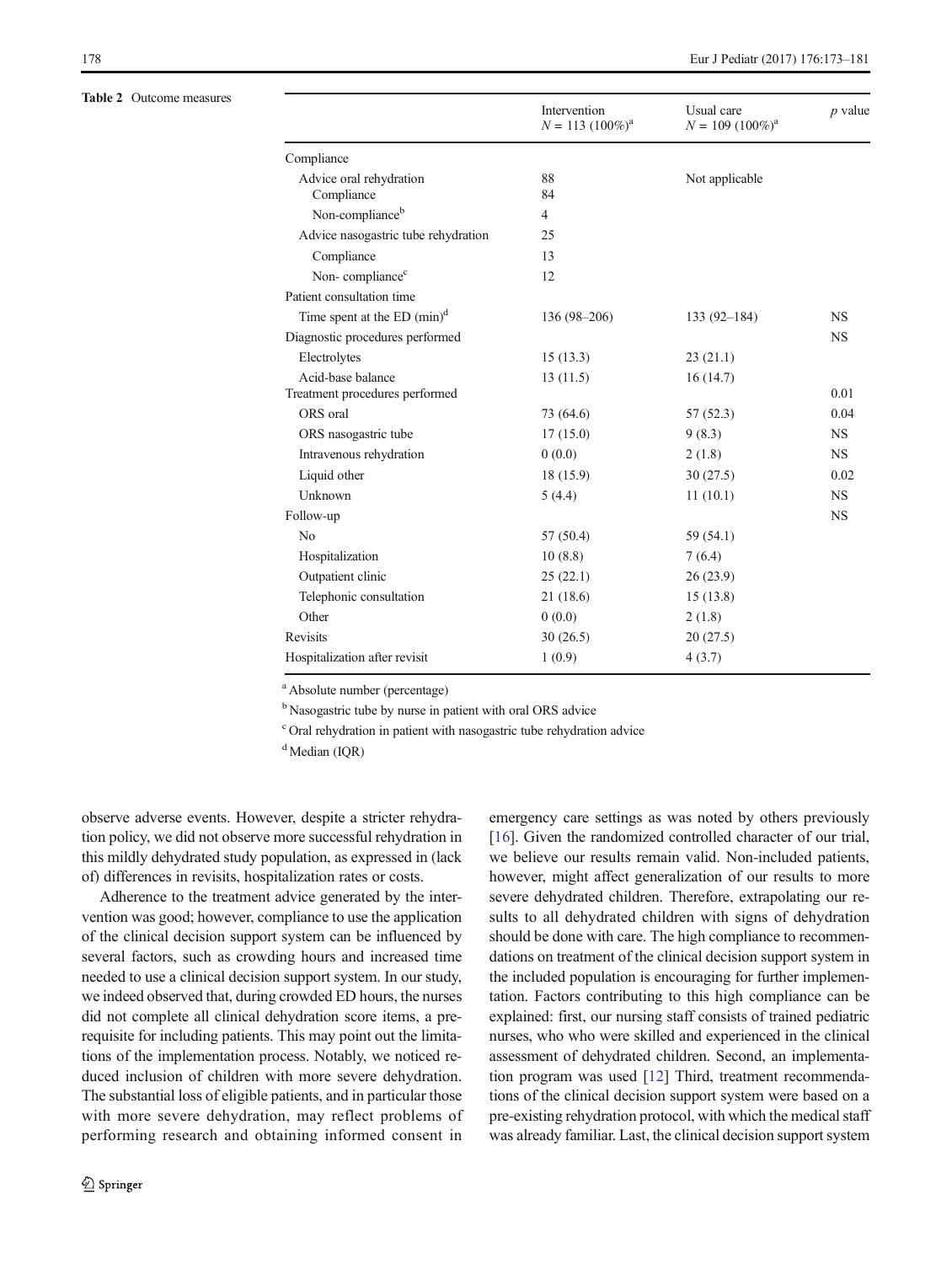#### <span id="page-6-0"></span>Table 3 Cost-analysis (Euro)

|                                                         | Cost price | Intervention ( $N = 113$ ) |           | Usual care $(N = 109)$ |        |
|---------------------------------------------------------|------------|----------------------------|-----------|------------------------|--------|
|                                                         |            | Volume                     | Costs     | Volume                 | Costs  |
| <b>CDSS</b>                                             |            |                            |           |                        |        |
| Development (h)                                         | 36         | 144                        | 5184      |                        |        |
| Implementation                                          |            |                            |           |                        |        |
| Researcher (h)                                          | 54         | $\overline{4}$             | 216       |                        |        |
| Nurse (number $\times$ h)                               | 40         | $20 \times 2$              | 1600      |                        |        |
| Total costs CDSS implementation                         |            |                            | 7000      |                        |        |
| ED visit                                                |            |                            |           |                        |        |
| Physician ( $h \times$ visit number)                    | 68         | $0.33 \times 113$          | 2535      | $0.33 \times 109$      | 2445   |
| Nurse ( $h \times$ visit number)                        | 40         | $0.5 \times 113$           | 2260      | $0.5 \times 109$       | 2180   |
| Hospital costs                                          | 114        | 113                        | 12,882    | 109                    | 12,426 |
| Diagnostics                                             |            |                            |           |                        |        |
| Electrolytes                                            | 3.8        | 15                         | 57        | 23                     | 87     |
| Acid-base balance                                       | 5.10       | 13                         | 66        | 16                     | 82     |
| Treatment                                               |            |                            |           |                        |        |
| Unknown                                                 |            | 6                          |           | 11                     |        |
| ORS portion                                             | 0.3        | 73                         | 22        | 57                     | 17     |
| Liquid other                                            | NA         | 18                         | <b>NA</b> | 30                     | NA     |
| ORS nasogastric tube                                    | 28.2       | 17                         | 479       | 9                      | 254    |
| IV rehydration                                          | 5.0        | $\overline{0}$             | 5         | $\overline{2}$         | 10     |
| Follow-up/hospitalization                               |            |                            |           |                        |        |
| Hospitalization patients $\times$ (LOS days)            | 575        | $10 \times 2$              | 11,500    | $7 \times 2$           | 8050   |
| Outpatient clinic                                       | 129        | 25                         | 3225      | 26                     | 3354   |
| Telephonic follow-up                                    | 20         | 21                         | 420       | 15                     | 300    |
| Costs of missed diagnoses/adverse events                |            |                            |           |                        |        |
| <b>Revisit ED</b>                                       | 144        | 30                         | 4464      | 30                     | 4320   |
| Admission after revisit<br>(LOS days $\times$ patients) | 575        | $2 \times 1$               | 1150      | $2 \times 4$           | 4600   |
| Mean costs per patient (including CDSS)                 |            |                            | 408       |                        | 350    |
| Mean costs per patient (without CDSS)                   |            |                            | 346       |                        | 350    |

Currency rate EUR/USD 1.11; 8th Nov 2016

LOS length of stay

was designed for easy use with readily available standardized clinical items, and was accessible from every computer at the ED [\[3,](#page-8-0) [5\]](#page-8-0).

According to the rehydration treatment guidelines underlying the decision support system, oral rehydration with ORS is recommended and biochemical testing is only indicated in severely dehydrated children. In the study population of mildly dehydrated children, the clinical decision support system showed a trend to fewer diagnostic tests and more frequent use of standardized amounts of ORS.

We did not find a beneficial effect on costs. A major reason is our low hospitalization rate, as hospitalization dominates the costs in AGE management. Nurse-guided patient assessment and treatment in the intervention group suggest that patient flow can be managed more efficiently. Sensitivity analysis on the reduction of doctor's consultation time by 50% showed a reduction of costs by 3% (12 euro). Although this estimation is hypothetical, this might imply lower costs due to a reallocation of tasks as already described in emergency medicine, HIV care, and mental health care [\[2,](#page-7-0) [6,](#page-8-0) [7,](#page-8-0) [9\]](#page-8-0).

#### Strength and limitations

The main strength of this study is a randomized clinical trial on the impact of a clinical decision support system in pediatric emergency care. Impact analysis completes the final step in the translation process of clinical decision rules to routine practice [\[20\]](#page-8-0). We applied the decision support system in an electronic environment enabling easy access in routine practice and easy adaptation by other EDs.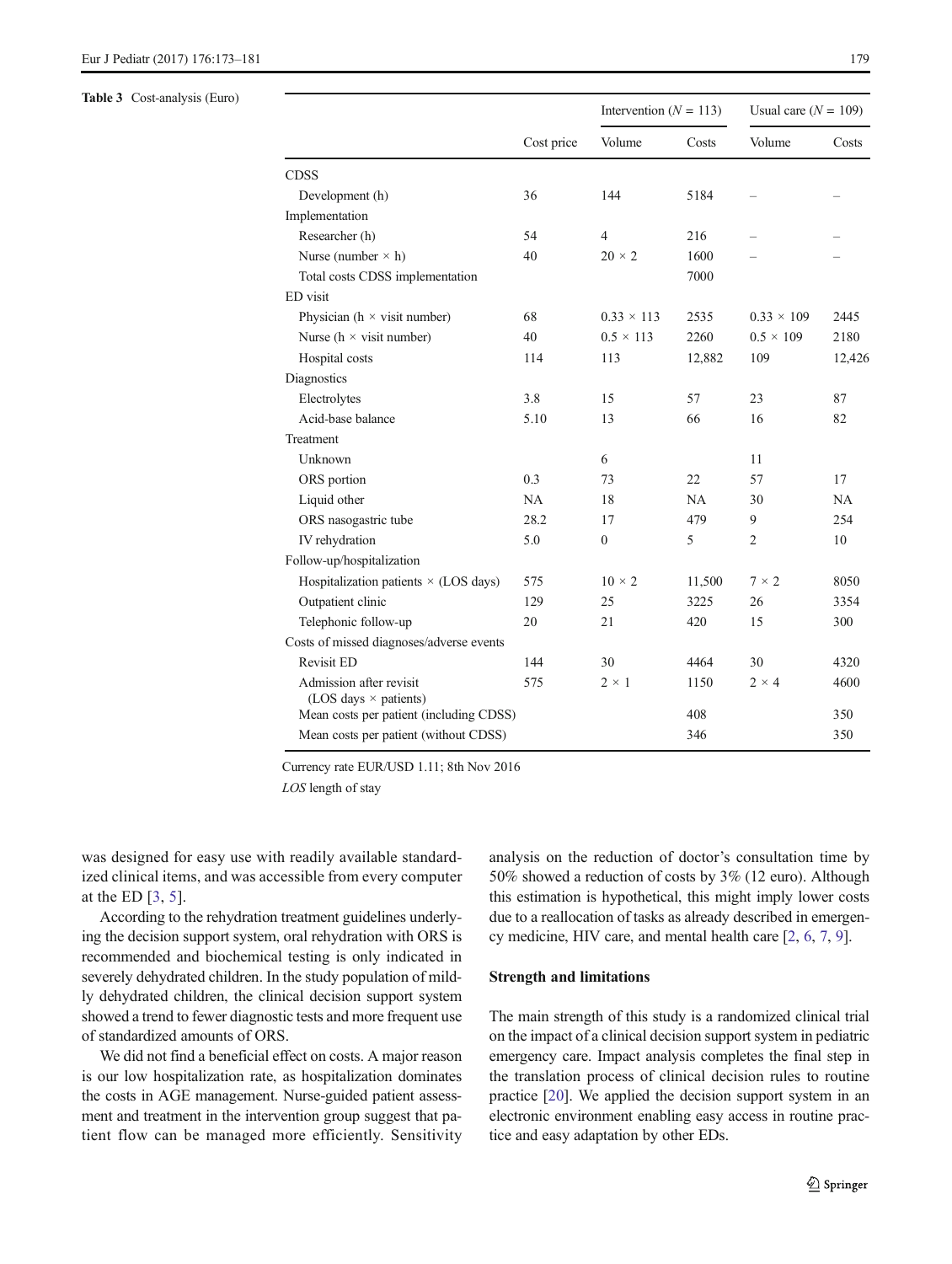<span id="page-7-0"></span>One of our limitations is the absence of inclusion criteria based on strict signs and symptoms. Rather, we aimed for a pragmatic approach, including children with vomiting and/or diarrhea in the absence of another clear infectious focus, instead of using a strict definition based on signs and symptoms [\[13\]](#page-8-0). Secondly, despite our best efforts, we could not recruit the calculated number of patients. During the study period, we observed no epidemic of acute gastroenteritis. Also, we were confronted with higher than anticipated exclusion rates for serious co-morbidity as well as a high number of non-included eligible patients. Hence, we abandoned our envisioned primary endpoint and recalculated power for length of stay at the ED (LOS). One could argue that our main outcome measure LOS is subject to influence of other factors, such as admission method, discharge destination, provider (hospital) type, and specialty (acute vs non-acute). Especially, discharge destination and admission methods appeared important influencing factors [\[15\]](#page-8-0). As we observed hospitalization in only resp. 10 (8.8%) and 7 (6.4%) of all patients and all other patients are discharged for further treatment at home directly after finishing rehydration treatment, we think LOS was a valid outcome in our study. We expect that the presence of dedicated research personnel at the ED would have improved the whole research process, but especially the inclusion of eligible patients during crowding at the ED. Third, we could not evaluate impact on diagnosis due to failure of measurement of post ED weight. Fourth, the limited impact on (secondary) process outcome measures may be caused by the population of rather mildly dehydrated children, evaluated at a relative low-volume university hospital, and the high experienced medical and nursing staff in evaluating children. Although we proved a significant increase in appropriate use of ORS in our study, we expect larger impact also on process outcome measures in more severely dehydrated patients, or in settings with high volume or less experienced personnel.

Finally, 12 out of 25 children (48%) assigned to nasogastric route in the intervention group drank their ORS and therefore did not receive nasogastric tube. The decision support system may induce excessive use of nasogastric route. This result highlights the moderate validity of the clinical decision support system and the risks associated with the indiscriminate use of the system. The clinical decision support system must therefore be considered only as an additional tool and should not replace common sense.

# Conclusion

Implementation of a nurse-guided clinical decision support system on rehydration treatment in children with AGE showed high compliance and an increase standardized use of ORS, without differences the number of diagnostic tests, LOS, revisits, and hospitalization or costs.

Acknowledgement Nurses at Emergency Department ErasmusMC-Sophia and M. de Wilde.

Authors' Contributions Dorien Geurts developed the research protocol, implemented the intervention, collected and analyzed the data, and is the main author of this manuscript.

Evelien de Vos-Kerkhof contributed to the protocol development, participated substantially in the data collection and analysis, and writing of the manuscript.

Suzanne Polinder contributed to and supervised the economic evaluation.

Henriette Moll, Ewout Steyerberg, and Johan van der Lei supervised the development of the research protocol, interpretation of the results, and writing of the manuscript.

Rianne Oostenbrink was primarily responsible for the study and was responsible for obtaining funding. She supervised development of the research protocol, data analysis, and interpretation of the results, and writing of the manuscript. Dorien Geurts and Rianne Oostenbrink had full access to all the data and take responsibility for the integrity of the data and the accuracy of the data analysis. All authors read and approved the final manuscript.

#### Compliance with ethical standards

Funding Dorien Geurts is supported by Kroger Foundation and Sophia Research Foundation. Evelien de Vos-Kerkhof is supported by Erasmus MC Grant/ Dutch National Health Council (ZonMW). Rianne Oostenbrink is supported by a fellowship grant of the European Society of Pediatric Infectious Diseases in 2010.

Conflict of interest The authors declare that they have no conflict of interest.

Ethical approval All procedures performed in studies involving human participants were in accordance with the ethical standards of the institutional and/or national research committee and with the 1964 Helsinki declaration and its later amendments or comparable ethical standards.

Informed consent Informed consent was obtained from all individual participants included in the study.

Open Access This article is distributed under the terms of the Creative Commons Attribution 4.0 International License (http:// creativecommons.org/licenses/by/4.0/), which permits unrestricted use, distribution, and reproduction in any medium, provided you give appropriate credit to the original author(s) and the source, provide a link to the Creative Commons license, and indicate if changes were made.

# References

- 1. Boyd R, Busuttil M, Stuart P (2005) Pilot study of a paediatric emergency department oral rehydration protocol. Emerg Med J 22:116–117
- 2. Buttorff C, Hock RS, Weiss HA, Naik S, Araya R, Kirkwood BR, Chisholm D, Patel V (2012) Economic evaluation of a task-shifting intervention for common mental disorders in India. Bull World Health Organ 90:813–821